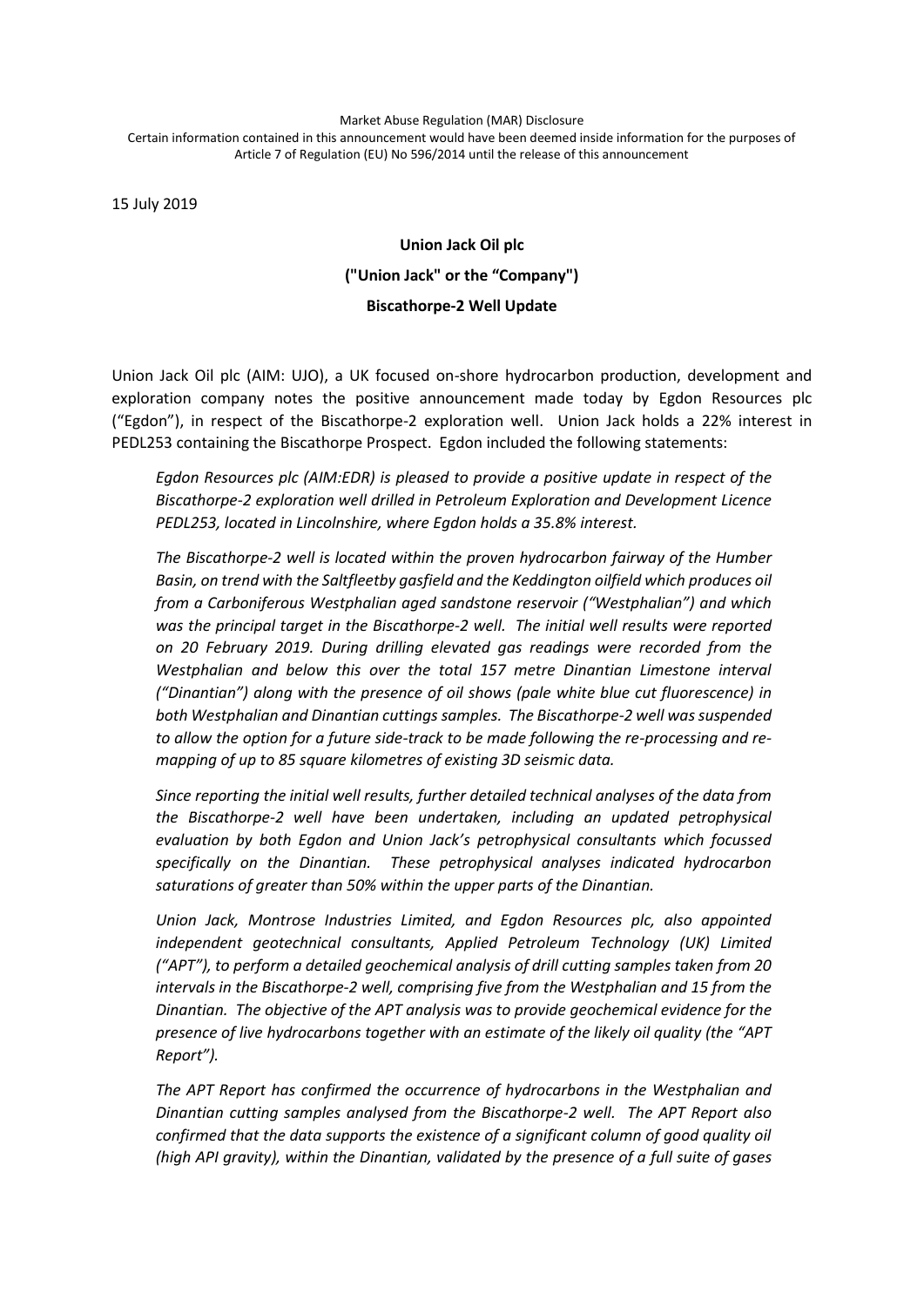*ranging from methane to pentane (C1 to C5 and nC5) recorded during drilling, all indicative of a working petroleum system in close proximity to the Biscathorpe-2 well.*

*A sample of oil from the nearby producing Keddington oilfield to the east of PEDL253, was analysed as a benchmark for comparison with the hydrocarbons extracted by APT from the Biscathorpe-2 cutting samples.*

*The key results contained in the APT Report are summarised below:*

- *Good quality hydrocarbon extracts were obtained from the Westphalian and Dinantian cuttings samples*
- *All hydrocarbons extracted appear to be non-biodegraded*
- *The hydrocarbons extracted are comparable to those extracted from a known oilbearing Westphalian interval (Keddington oilfield)*
- *APT confirmed the likely presence of a live oil column in the top of the Dinantian interval from approximately 1,980 metres to 2,015 metres (35 metres), with likely residual oil below*
- *Data evaluated at the base of the analysed section, and wellsite gas readings, are also suggestive of possible additional hydrocarbon pay below 2,133 metres*
- *API gravity results in the Biscathorpe-2 well intervals were as follows:*

| Westphalian interval | $35^{\circ}$ API      |
|----------------------|-----------------------|
| Dinantian interval   | $33 - 34^{\circ}$ API |

*The results of the APT Report together with re-processed 3D seismic data will be integrated to inform the direction of any potential future side-track of the Biscathorpe-2 well that would target the Westphalian and Dinantian.*

## *Commenting on these positive results Mark Abbott, Managing Director of Egdon, said:*

*"The results of the revised petrophysical analysis and the APT Report have upgraded the Biscathorpe-2 well result, confirming the likely presence of a 35 metre column, of good quality oil, within the Dinantian interval. This along with the elevated gas readings and oil shows over an extended interval in the well are indicative of proximity to an effective petroleum system and validate the potential that exists within the PEDL253 licence area.*

*The primary target reservoir at Biscathorpe, the Basal Westphalian sandstone, was likely absent at the Biscathorpe-2 location and remains untested by the well. Further technical work is planned, including the reprocessing of the existing 3D seismic data, prior to deciding the next steps for the project which could include a side track of the suspended Biscathorpe-2 well.* 

*"We look forward to updating shareholders further once the results of the 3D reprocessing are finalised."*

## **Further commenting on these positive results, David Bramhill, Executive Chairman of Union Jack, said:**

"The APT Report confirms the likely presence of hydrocarbons in the Westphalian and Dinantian, interpreted to be oil, over a potentially large interval, and highlights the potential upside we see within